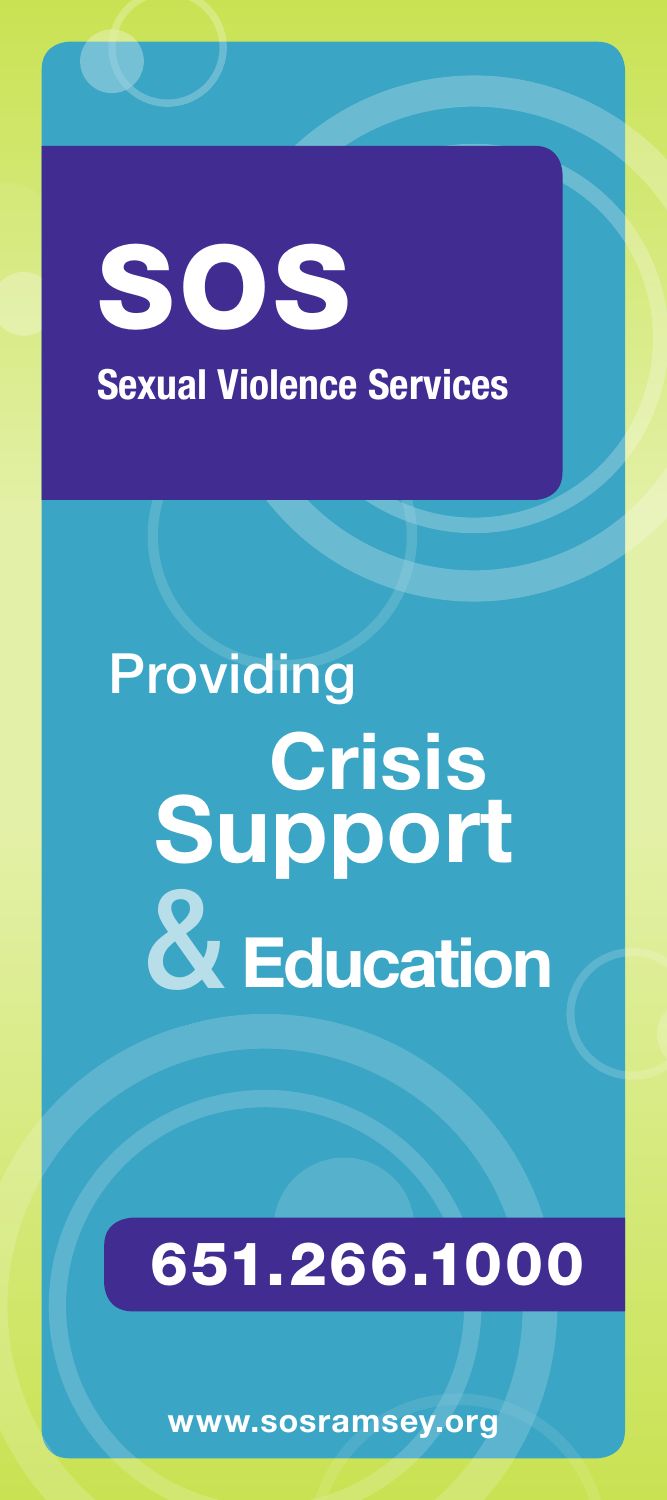Sexual violence can happen to anyone regardless of age, income, appearance, or lifestyle. No matter what the circumstances, sexual violence is never the victim's fault.

#### 24-Hour Crisis Services

Crisis information and referrals by experienced and professionally trained staff provided 24 hours a day, 7 days a week.

#### 651.266.1000

#### Daytime Hours & Location

For non-crisis assistance such as scheduling an individual counseling session, information on support groups or volunteer opportunities, please call during daytime business hours.

> Monday - Friday 8:30 am - 5:00 pm 651.266.1000

555 Cedar Street Saint Paul, MN 55101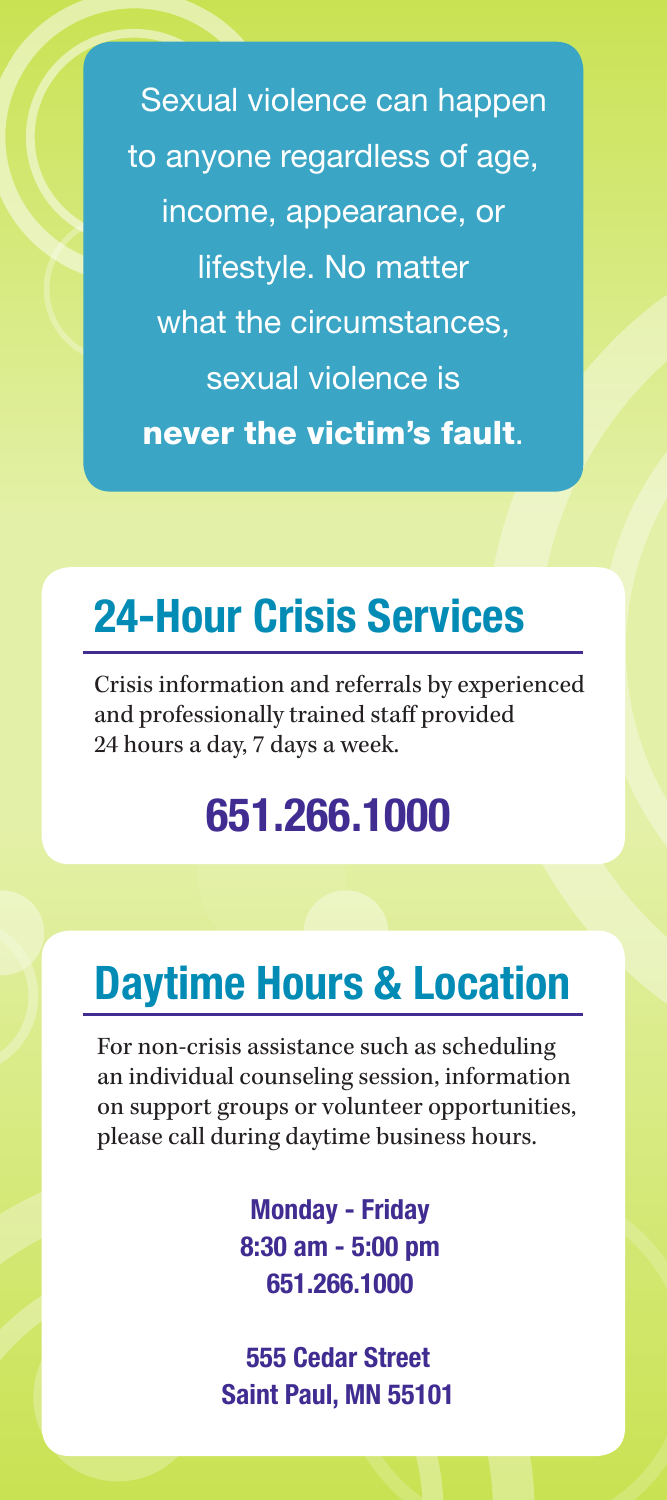#### Free & Confidential SOS Services

Our services are available for sexual violence victims, survivors, their families, friends and other concerned persons.

Services include:

- 24-hour crisis services, information and referrals (651.266.1000);
- Support and information when reporting an assault or seeking medical care;
- Medical advocacy during an evidentiary exam or while receiving medical care;
- Legal advocacy on filing a police report or other legal issues involving sexual violence;
- Safety planning involving shelter and other considerations;
- Open support group meetings for victims, survivors, their families, friends and other concerned persons;
- One-on-one short term counseling;
- Assisting with financial concerns including reparations and restitution;
- Community education.